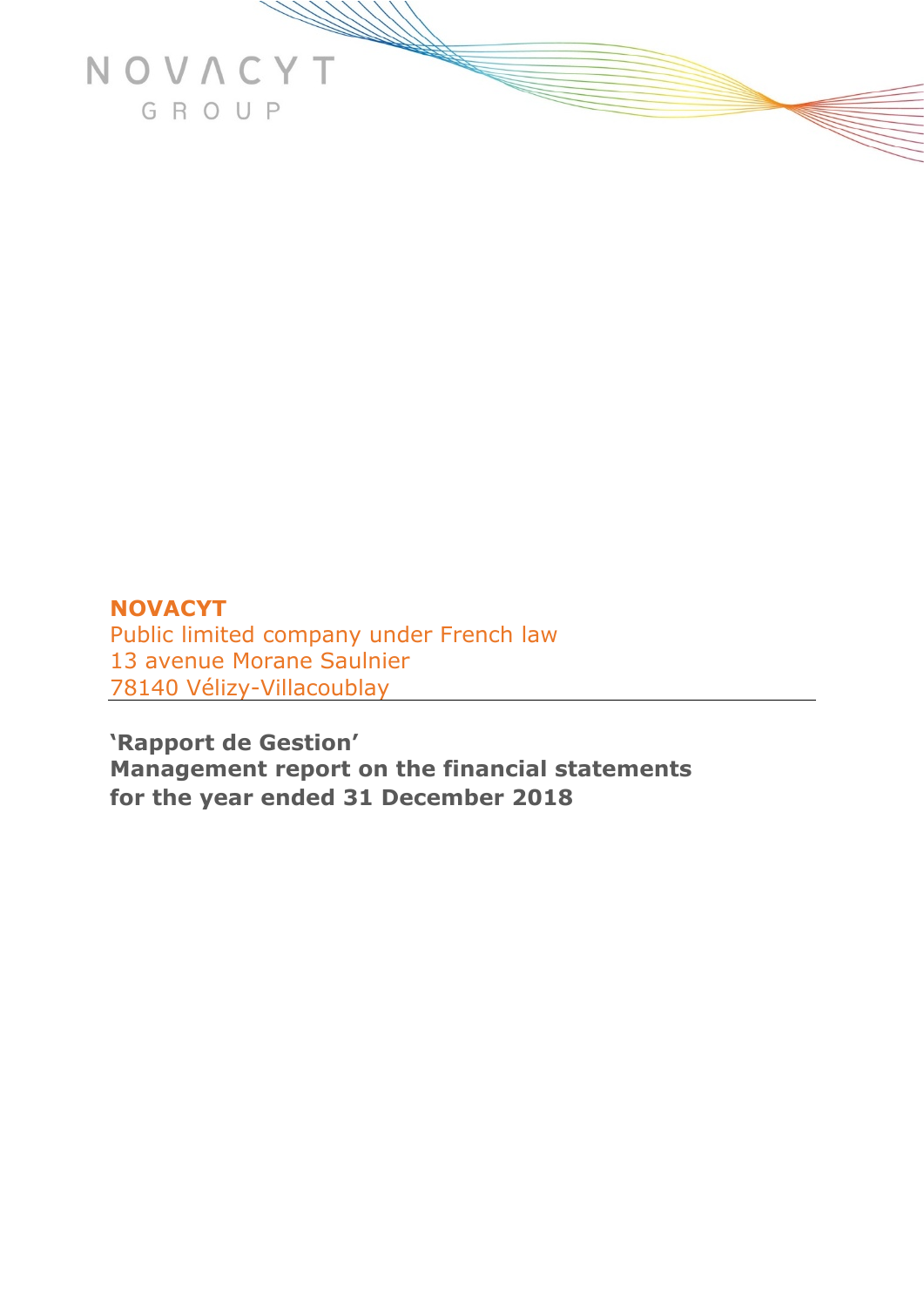## **NOVACYT**

## **Public limited company under French law** *(société anonyme***) with capital of 2,510,956.06 euros Registered office: 13 avenue Morane Saulnier – 78140 Velizy-Villacoublay Versailles Trade and Companies Register 491,062,527**

## **(hereinafter "the Company" or "Novacyt")**

#### **MANAGEMENT REPORT ON THE FINANCIAL STATEMENTS FOR THE YEAR ENDED 31 DECEMBER 2018**

#### To the shareholders,

We hereby present to you the management report on the activities of Novacyt (hereinafter referred to as **"the Company"**) and its subsidiaries during the financial year beginning on 1 January 2018 and ending on 31 December 2018 in accordance with the provisions of the French Commercial Code.

## **1. REVIEW OF THE ANNUAL AND GROUP CONSOLIDATED ACCOUNTS**

The annual accounts and consolidated accounts for the year ended 31 December 2018, which we submit to your approval, have been prepared in accordance with the rules of presentation and valuation methods provided for in the current regulations.

## **1.1 Annual Social Accounts**

## • *Operating Income:*

For the year ended 31 December 2018:

- Net turnover amounted to €1,422,706
- Total operating revenues amounted to  $€1,498,740$
- Operating expenses for the year amounted to €5,961,068
- The operating result therefore is a Profit/loss of €-4,462,327
- Salaries and wages amounts to €427,188
- The amount of social security charges amounts to  $€159,313$
- *Financial result:*
- The financial result for the year 2018 is €-1,504,247
- *Exceptional result:*
- The exceptional result for the 2018 financial year is €-31,027
- *Net accounting income:*
- The year ended December 31, 2018, therefore, was a net accounting loss of €-5,906,468
- *Total balance sheet:*
- At December 31, 2018, the company's balance sheet total amounted to €30,873,918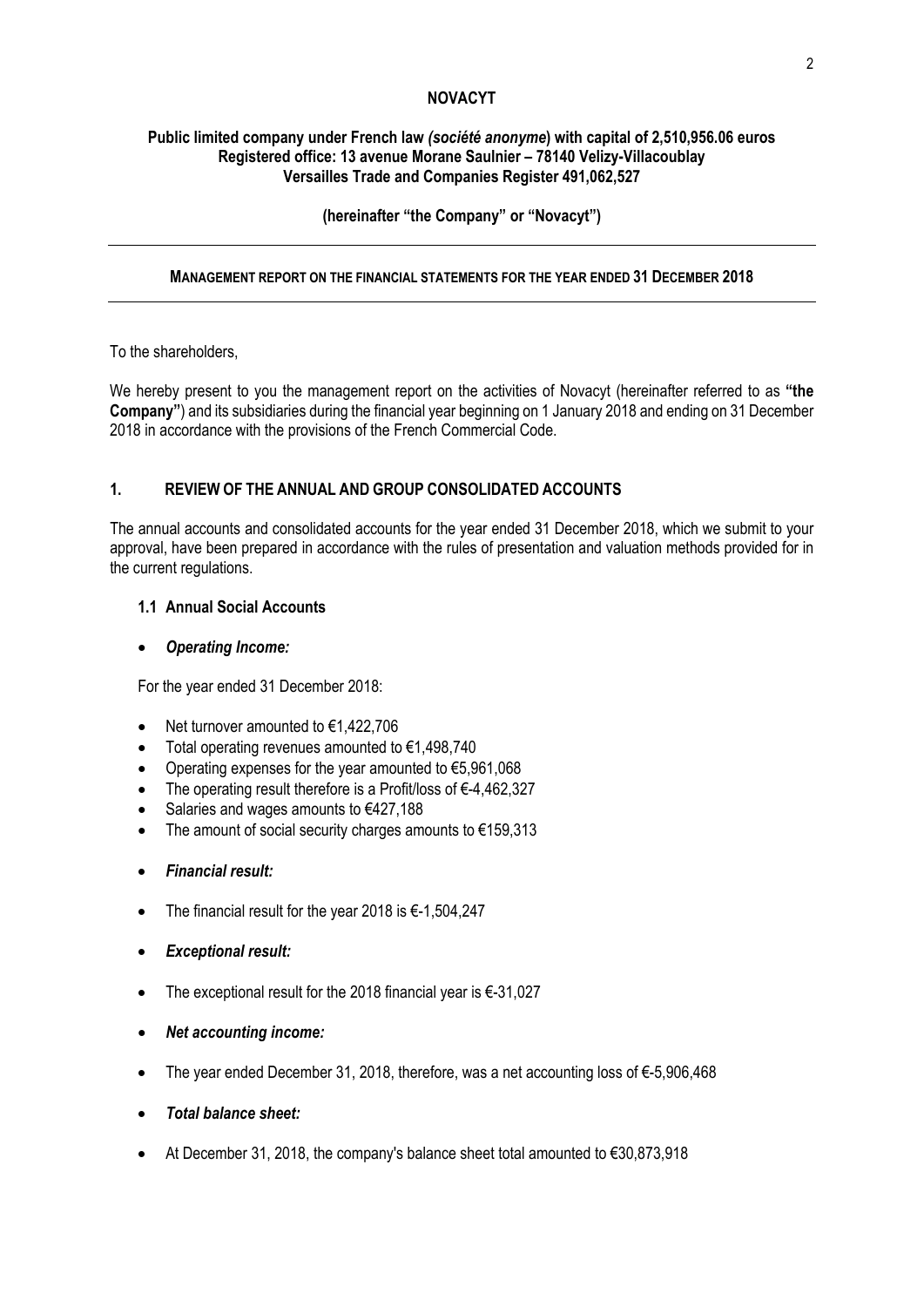## • *Proposed appropriation of the result:*

- *We propose you to approve the annual accounts (balance sheet, income statement and schedule) as presented to you and to allocate the net accounting loss for the year amounting to €5,906,468, as follows:*
- *the debtor "Retained Earning" account, for an amount of €5,906,468.*
- *Therefore, the balance of the "Retained Earnings" account, will be debtor for an amount of €40,650,961.*

#### **1.2 Annual Group Consolidated Accounts**

#### • *Consolidated Operating Income:*

For the year ended 31 December 2018:

- Net consolidated turnover amounted to  $€13,721,000$
- Total consolidated operating revenues amounted to €13,721,000
- Consolidated operating expenses for the year amounted to  $€15,106,000$
- The consolidated operating result therefore is a Profit/loss of €-1,385,000

## • *Financial consolidated result:*

- The consolidated financial result for the year 2018 is €-694,000
- *Net consolidated accounting income:*
- The year ended December 31, 2018, therefore, was a consolidated net accounting loss of  $\epsilon$ 4,738,000
- *Total consolidated balance sheet:*
- At December 31, 2018, the company's consolidated balance sheet total amounted to €32,513,000

#### • *Approval of consolidated results:*

We suggest that you approve the consolidated financial statements (balance sheet, income statement and schedule) as presented to you.

#### **2. ACTIVITY OF THE COMPANY AND ITS SUBSIDIARIES AND BUSINESS TRENDS DURING THE YEAR ENDED 31 DECEMBER 2018**

## **2.1 Overview of Novacyt's activity**

The Novacyt Group is a rapidly growing, international diagnostics group with a growing portfolio of cancer and infectious disease products and services. Through its proprietary technology platform, NOVAPrep®, and molecular platform, genesig®, Novacyt is able to provide an extensive range of oncology and infectious disease diagnostic products across an extensive international distributor network. The Group has diversified sales from diagnostic reagents used in oncology, microbiology, haematology and serology markets, and its global customers and partners include major corporates.

## **2.2 Situation and activity / Analysis of business trends**

• Decision taken during the year to exit the NOVAprep® business unit to allow the Group to focus on diagnostic reagent product development, commercialisation, contract design and manufacturing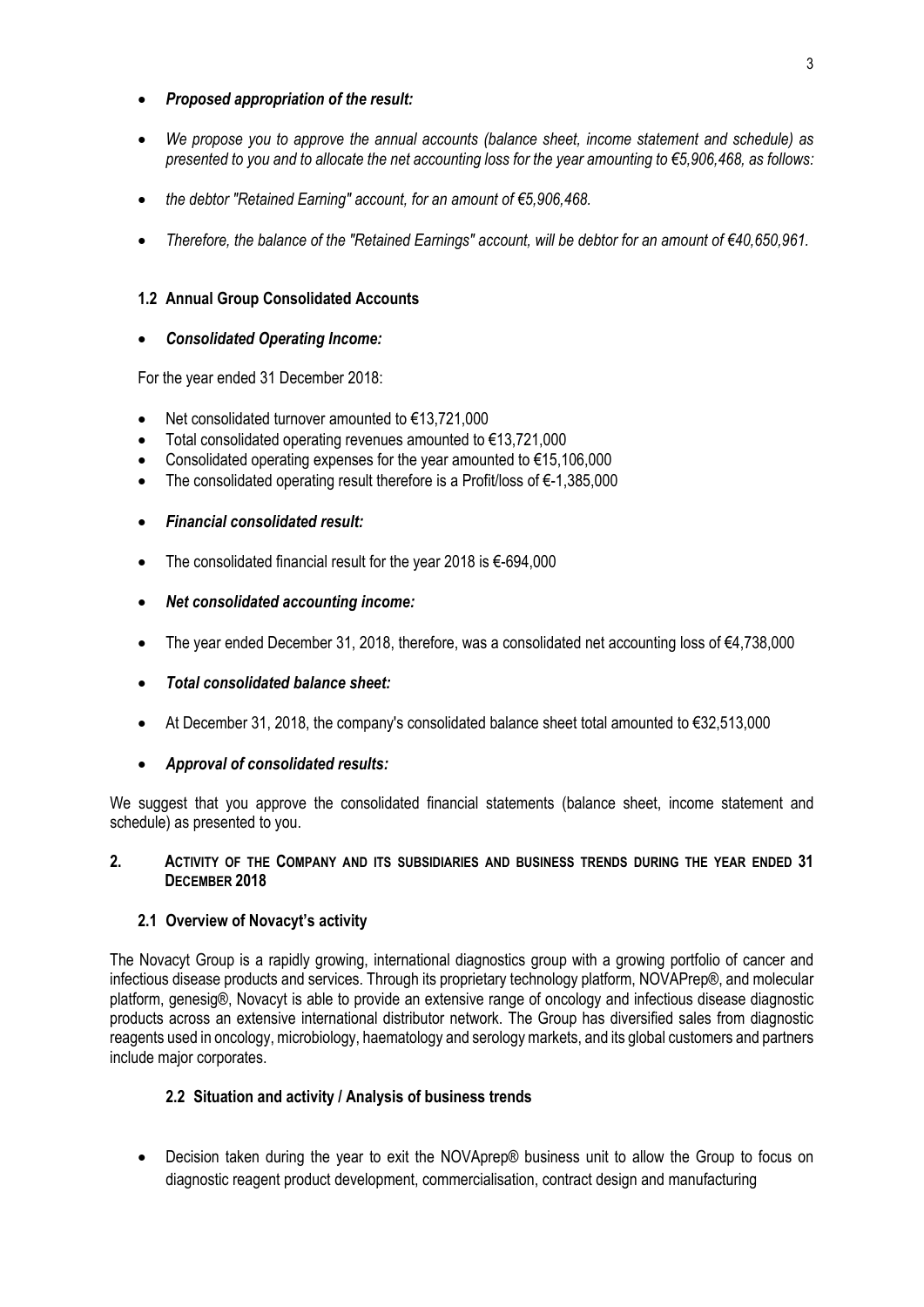- Delivered full year adjusted EBITDA for FY18 of €0.6 million with EBITDA of €0.9 million in 2017 (restated), demonstrating the underlying financial strength of the continuing operations of Novacyt
	- o The reduction in adjusted EBITDA reflects investment in commercial and manufacturing capacity, including two new manufacturing facilities, as well as the additional costs of being dual listed on Euronext and AIM markets
- Group consolidated revenue increased by 8% (9% at CER) to €13.7m (£12.1m) compared with €12.7m (£11.2m) in 2017
	- o Sales momentum continued in H2 2018, up 7% year-on-year to €7.3m and up 13% on H1 2018
- Group gross margin increased to 63% in 2018 from 62% in 2017 driven by product mix, sales volumes and cost of sales improvements within Primerdesign
	- o Primerdesign's gross margin grew 3% year-on-year to 84%
- Following the successful acquisition in late June 2018 of the Infectious Diseases business from Omega Diagnostics Ltd, Novacyt has almost tripled the Omega ID business adjusted EBITDA margin to 28% post acquisition
- Novacyt ended the year with  $f(1.1m)$  (£1.0m) in cash
- On 23 April 2019, Novacyt announced the completion of a €5.0m convertible bond financing facility

## **2.3 Results, progress achieved and difficulties encountered**

In 2018, Novacyt delivered material financial and operational progress as it focused on integrating the Omega Infectious Disease business acquired in June 2018 and undertook a strategic review resulting in the decision to sell the NOVAprep® business unit. Novacyt will now focus on its profitable core reagent manufacturing units of Primerdesign and Lab21. This core continuing business of Novacyt delivered sales growth of 9% at CER, improved gross margin 63% (FY17: 62%) and EBITDA profitability for both FY2017 and FY2018, with the NOVAprep® business unit eliminated from the operating result under the provisions of IFRS 5.

## **Highlights**

- Primerdesign sales increased to €6.2m (£5.5m), up 2% (3% CER) in 2018
	- o Revenue growth in the core molecular business was strong at over €0.5m (£0.5m) or 11%, which was offset by reduced business to business ("B2B") sales as a result of a large one-off sale to China in late 2017 of over \$1m (£0.9m)
- Lab21 revenues were  $E$ 7.5m (£6.6m), up 14% on 2017 at CER, mainly reflecting the acquisition of the Infectious Diseases business from Omega Diagnostics Plc. Lab21 has €1.0m of confirmed tender orders received at the end of 2018 which will now be completed in 2019.
- On 2 August 2018 the Board announced that it had placed the NOVAprep® business under a strategic review. Subsequently, on 11 December 2018 the Board announced the decision to sell the NOVAprep® business unit due the material investment required in this early stage business at odds with the other more mature businesses within the Group. The planned divestment for the NOVAprep® business unit continues to make progress and a further update is expected later in the quarter or as soon as a binding position has been established with a buyer
- As part of the strategic review of Novacyt it was also decided to sell the Clinical Lab business based in Cambridge as it is now considered non-core. Solid progress is being made in the sale of this business and management expect to update the market by the end of Q2 2019
- Primerdesign completed a substantial q16 molecular instrument order, expanding the Group's clinical diagnostic reach in the fast-growing Chinese market
- New molecular CE Mark genesig® BKV Kit and genesig® EBV Kit assays were developed expanding the Group's clinical diagnostic menu
- Exclusive supply agreement signed by Primerdesign with US-based full-service diagnostic laboratory Genesis Diagnostics worth a minimum \$3.0m over five years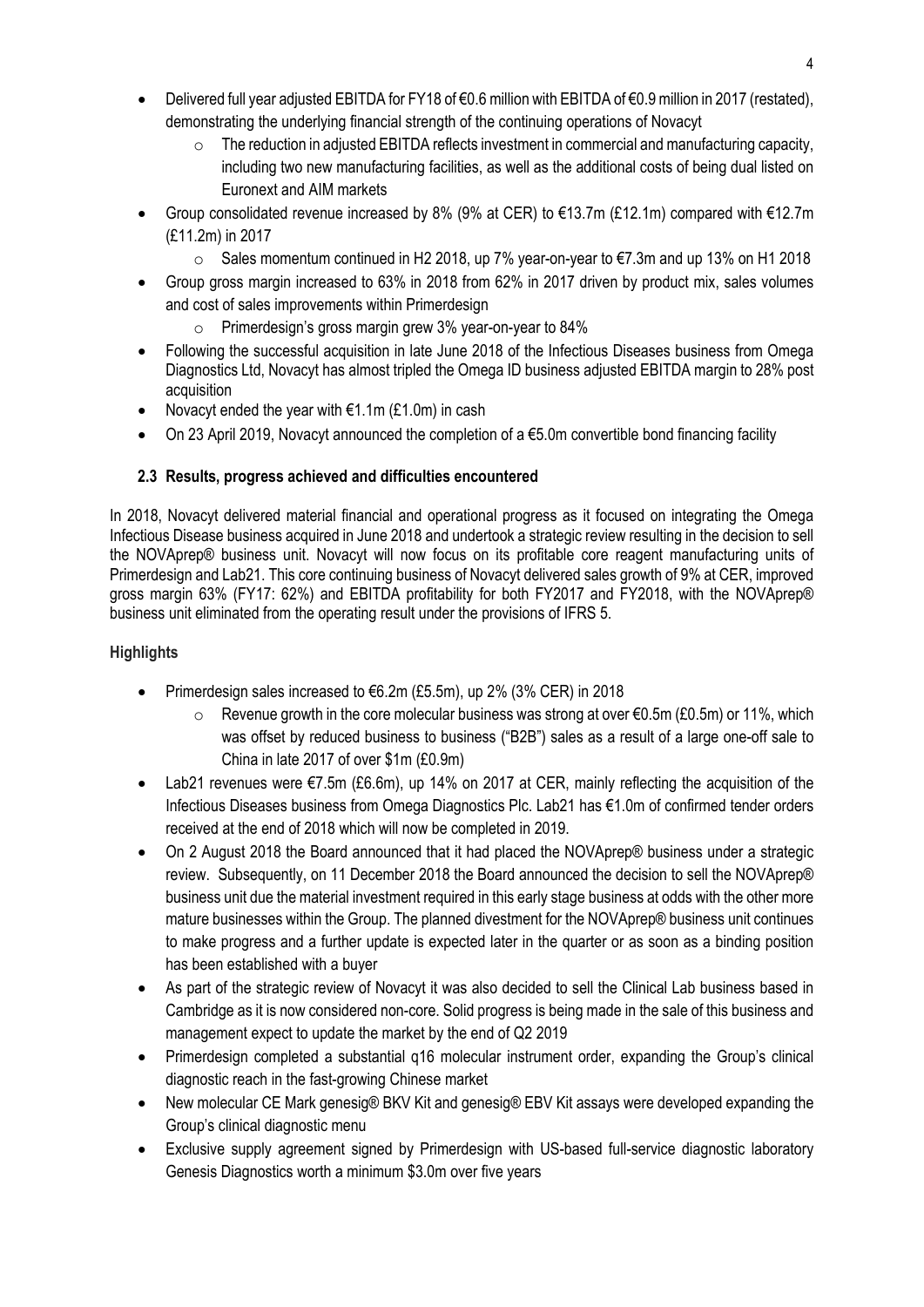• Recently completed the rapid development of an African Swine Flu assay to help address the current swine flu food supply-chain limitations in China, Vietnam and certain European countries

#### Vatel financing (June 2018)

Novacyt entered into a €4.0 million unsecured debt facility from Vatel in June 2018, in the form of a Convertible Bond.

The Convertible Bond was issued in a single tranche with a maturity of 3 years and an annual interest rate of 7.4% and a non-conversion premium paid in arrears of 0.1% convertible, only in the event of non-compliance by the Company with its repayment obligations. Only then can the conversion be triggered at the discretion of the holder of the bonds (the "Conversion"). Conversion of the Facility into ordinary shares would be at a fixed conversion price of €0.70 per ordinary share.

There have been no changes to the share capital of Novacyt in 2018.

#### **2.4 Foreseeable change in the Company's position and future prospects**

In 2019, the Group will continue the efforts made in 2018 to bolster organic revenue growth and assess the growing potential for additional acquisitions. The Group also hopes to report further progress in the development of its product portfolio for Primerdesign. Management accordingly remains confident in Novacyt's ability to continue growing. Novacyt is seeking to sell NOVAprep and the Clinical Lab unit of Lab21, and has received multiple expressions of interests in both divisions, which are being reviewed. As a result of the sale process, Novacyt will be reporting the financial results of NOVAprep separately as per IFRS 5, and thus in doing so will need to restate the 2017 Group consolidated financials.

| Amounts in $\epsilon$ k | Corporate &<br>Cytology  | Corporate &<br><b>Diagnostics</b> | <b>Molecular</b><br>testing | <b>Total</b> |
|-------------------------|--------------------------|-----------------------------------|-----------------------------|--------------|
| Geographical area       |                          |                                   |                             |              |
| Africa                  | $\overline{\phantom{a}}$ | 715                               | 285                         | 1,000        |
| Europe                  | $\overline{\phantom{a}}$ | 3,304                             | 2,811                       | 6,115        |
| Asia-Pacific            | $\overline{\phantom{a}}$ | 1,738                             | 1,282                       | 3,020        |
| America                 | $\overline{\phantom{a}}$ | 795                               | 1,578                       | 2,373        |
| Middle East             | $\overline{\phantom{a}}$ | 951                               | 262                         | 1,213        |
| Revenue                 | $\blacksquare$           | 7,502                             | 6,218                       | 13,721       |
|                         |                          |                                   |                             |              |

#### **2.5 Business activity in the year ended 31 December 2018**

#### **2.6 Research and development activity**

#### **Developments in the field of Diagnostics:**

Lab21 Products (Lab21), has launched a new product for the diagnosis of infectious mononucleosis (IM), also known as glandular fever.

PathFlow™ Mononucleosis is a qualitative lateral flow immunoassay for the detection of IM antibodies in the blood. IM is frequently misdiagnosed as a bacterial infection, streptococcal pharyngitis, due to common clinical presentation of the diseases at onset. IM is, however, caused by the Epstein–Barr virus (EBV) and, as a virus, IM does not respond to antibiotic treatment. PathFlow™ Mononucleosis provides a rapid and effective differential diagnosis to patients with IM over streptococcal pharyngitis. PathFlow™ Mononucleosis also facilitates antibiotic stewardship by ensuring antibiotics are not offered to patients owing to a misdiagnosis and helping to address the global issue of antibiotic resistance.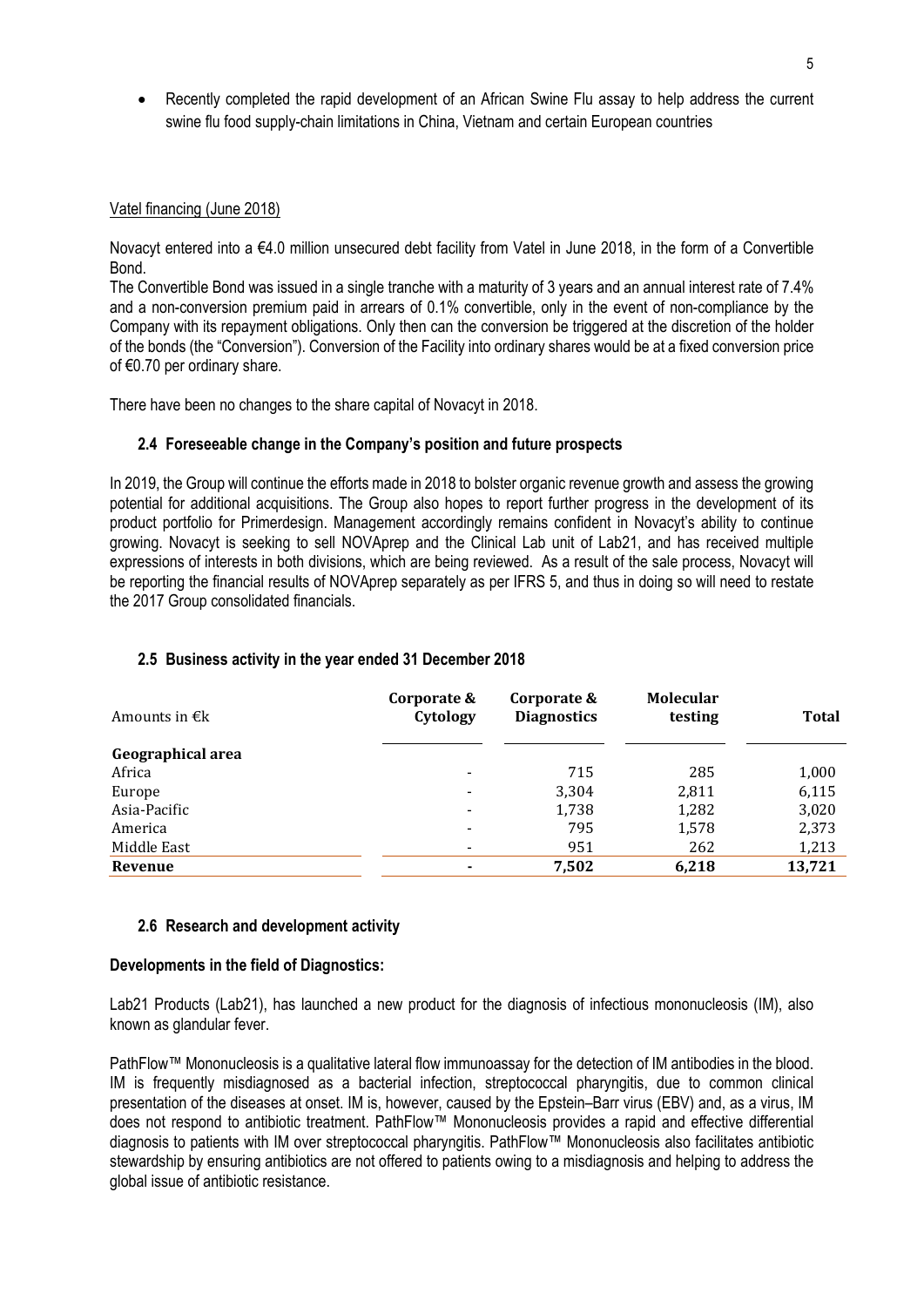The launch of PathFlow™ Mononucleosis is the first product in a series of high quality, lateral flow immunoassays, which will form part of Novacyt's growing catalogue of rapid infectious disease diagnostics and aid Lab21's position as a leader in microbial diagnostic kits. Branded under the name PathFlow™, these products will utilise rapid lateral flow technology, with a focus on patient pathways and improving clinical outcomes.

## **Developments in the field of Molecular tests:**

Primerdesign launched its next CE-Marked approved molecular products, the genesig® Real-Time PCR BK virus (BKV) Kit (CE) and genesig® Real-Time PCR Epstein-Barr Virus (EBV) Kit (CE). These clinical products follow the launch of a Zika assay in the second half of 2017 and are the first of an expanding menu of molecular diagnostic tests for monitoring post-transplantation and immunosuppressed patients.

The new molecular kits have been developed to provide quantitative detection of viral DNA extracted from blood plasma and urine (BKV kit), or blood plasma and whole blood (EBV kit) from immunocompromised patients. The kits have been designed to run using the Roche LightCycler 480 PCR instrument. Novacyt believes there are over 2,000 LightCycler instruments installed worldwide and the availability of these kits will mean clinical labs running these PCR instruments will now be able to benefit from running these assays. Quantification standards in the kits are calibrated against the First World Health Organization International Standards for Virus Nucleic Acid Amplification Techniques (NIBSC code 14/212), producing strong levels of sensitivity and specificity performance as well as reproducibility.

## **2.7 Polluting or dangerous activities**

None

## **2.8 Main risks and uncertainties facing the Company and management of financial risks**

The directors have, at the time of approving the financial statements, a reasonable expectation that the Company has adequate resources to continue in operational existence for the foreseeable future. Thus they adopt the going concern basis of accounting in preparing the financial statements.

The going concern model covers the period up to and including April 2020. In making this assessment the Directors have considered the following elements:

- the working capital requirements of the business;
- a positive cash balance at 31 December 2017 of  $\epsilon$ 1,132,000;
- the repayment of the current bond borrowings according to the agreed repayment schedules;
- earn out payments in respect of previous acquisitions
- draw down of funds from time to time from the  $\epsilon$ 5,000,000 convertible bond facility including the initial €2,000,000 received upon completion.

Further bond issuances beyond the initial €2,000,000 upon signing are dependent on certain conditions, such as a cool down period, average daily volume and minimum share price prior to each draw down request. The Company anticipates being able to draw sufficient funds to support its working capital requirements, but as they are outside of the Company's direct control, complete certainty cannot be given and waivers may be used where necessary.

Additional capital receipts from the disposals of the Clinical labs and NOVAprep businesses and the potential strategic partnering of the Primerdesign animal health business have not been factored into the Group's cash flow forecast. Any such funds received would help reduce the need and mitigate the risk of further bond issuances.

Failure to meet the conditions within the convertible bond facility could place uncertainty on the going concern principle applied in preparing the financial statements insofar as the company may in this case not be able to repay its debts and dispose of its assets in the ordinary course of its business. The going concern principle applied for the period ended 31 December 2018 could in that case prove inappropriate.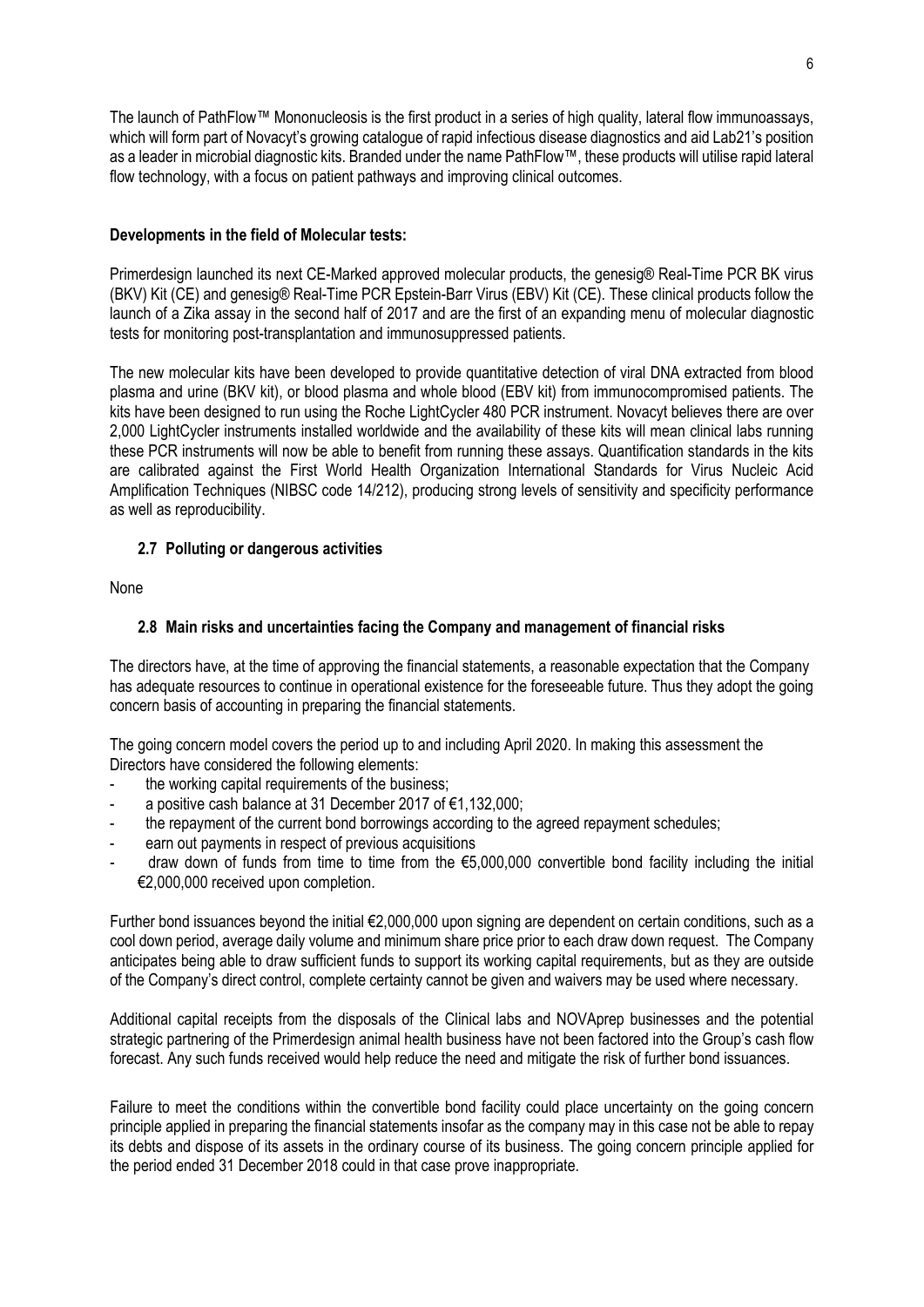The Group's main financial liabilities are loans, as well as trade and other payables. Their main purpose is to finance operating activities.

Loans, trade and other receivables, and cash and cash equivalents held by the Group are generated by operating activities.

Currency risk

The Group has significant operations in the United Kingdom, where its main subsidiaries are located. Nevertheless, its funding is denominated primarily in euros.

• Credit risk

Credit risk is the risk of financial loss, following the failure by a third party to honour its commitment to repay a debt. The Group is exposed to credit risk due to its operating activities (mainly through trade receivables) and through deposits with banks.

The Group's exposure to credit risk is represented by the risk of counterparty default: maximum exposure is equal to the carrying amount of these instruments.

At this stage, it is not yet clear how Brexit will affect trading, corporate taxation, free movement of persons and regulatory aspects in the United Kingdom. The tax implications, depending on the outcome of ongoing negotiations between the European Union and the United Kingdom, are unknown at this stage. At the time of writing, Novacyt does not foresee any significant impact on the business. The Board of Directors continues to monitor developments in terms of impacts on market, operational, legal and financial risks, and will implement any corrective actions that may be necessary.

Liquidity risk

Since its creation, the Group has financed its growth by successive capital increases, loans, grants and public aid for innovation, and the reimbursement of research tax credit receivables.

To overcome limits in its capacity to self-finance its growth, the Group is required to seek other sources of funding, notably through capital increases.

The Group may fail to obtain additional capital when it needs it, or such capital may not be available on acceptable financial terms for the Group.

The occurrence of one or more of these risks could have a material adverse effect on the Group's business, financial position, earnings, growth and prospects.

## **2.9 Significant events occurring between the reporting date and the date of this report**

Novacyt has entered into a Convertible Bonds with Warrants Funding Programme, for up to €5,000,000 (net of expenses). Under the terms of the Agreement, the Company will be able to access capital in seven tranches which oblige the Investment Managers to immediately subscribe for an initial tranche of €2,000,000, followed by six further tranches, each of an aggregate nominal value of €500,000 (together the "Tranches"), drawable at the Company's option subject to certain terms and conditions. The Company has immediately exercised its right to the initial tranche of funding giving rise to the subscription of €2,000,000 of convertible bonds with warrants by the Investment Managers. The remaining €3,000,000 of convertible bonds can be issued by the Company over the next 36 months following the closing of the Agreement.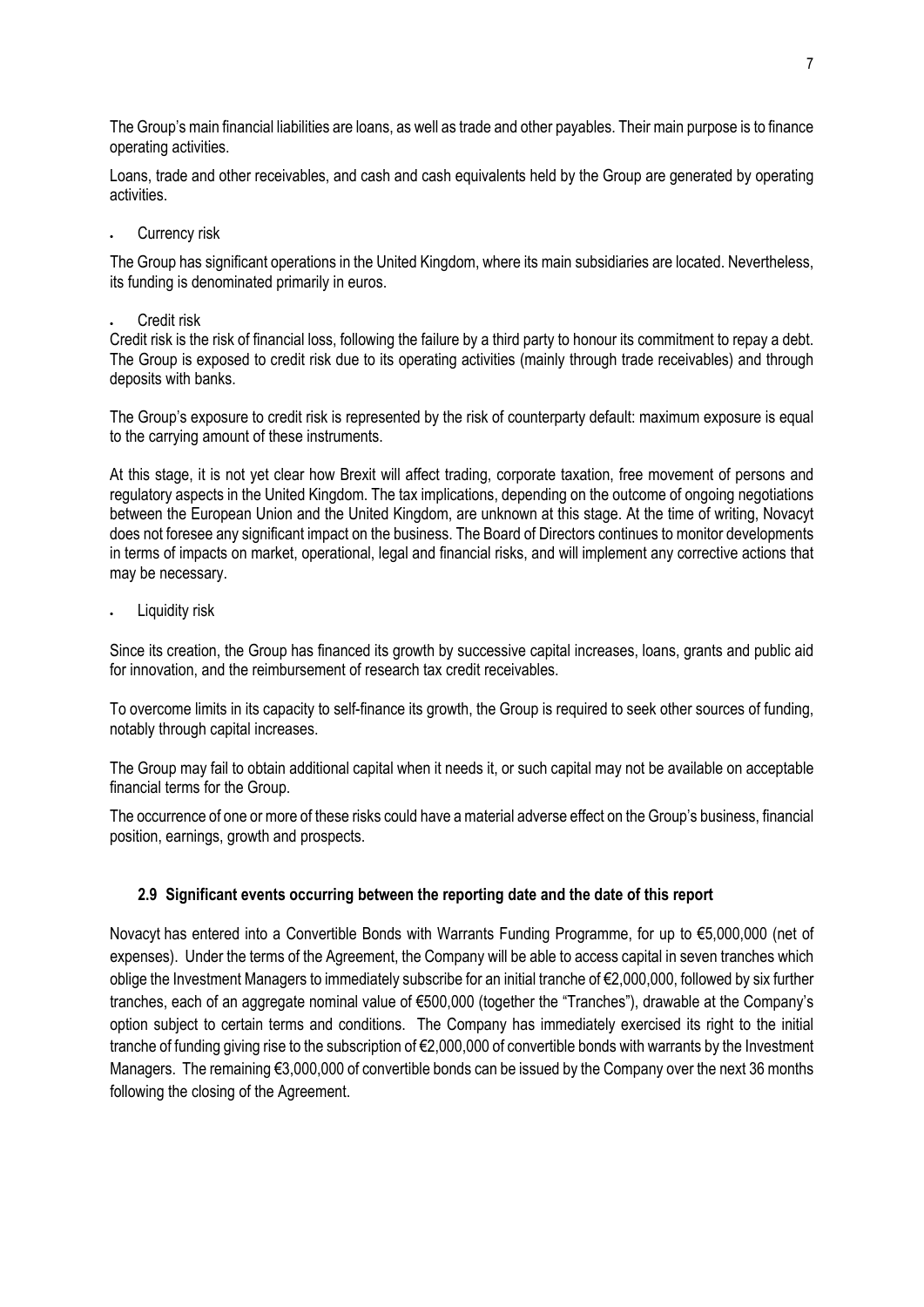## **3. REPORT ON CORPORATE GOVERNANCE**

#### **3.1 List of offices**

Pursuant to the provisions of Article L. 225-102-1 of the French Commercial Code, we list below all the offices and functions exercised in any company by each of the Company's corporate officers during the financial year.

| <b>NAME</b>              | <b>POSITION</b>                                  | <b>STARTING DATE OF TERM</b> | <b>EXPIRY DATE OF TERM</b> |  |  |  |  |
|--------------------------|--------------------------------------------------|------------------------------|----------------------------|--|--|--|--|
| <b>SENIOR MANAGEMENT</b> |                                                  |                              |                            |  |  |  |  |
| <b>Graham MULLIS</b>     | <b>Chief Executive Officer</b>                   | 13 June 2014                 | 2020 General Meeting       |  |  |  |  |
|                          |                                                  | <b>BOARD OF DIRECTORS</b>    |                            |  |  |  |  |
| James WAKEFIELD          | Chairman and member of<br>the Board of Directors | 13 June 2014                 | 2020 General Meeting       |  |  |  |  |
| <b>Graham MULLIS</b>     | Member of the Board of<br><b>Directors</b>       | 13 June 2014                 | 2020 General Meeting       |  |  |  |  |
| Jean-Pierre CRINELLI     | Member of the Board of<br><b>Directors</b>       | 29 May 2012                  | 2018 General Meeting       |  |  |  |  |
| <b>Andrew HEATH</b>      | Member of the Board of<br>Directors              | 29 June 2015                 | 2018 General Meeting       |  |  |  |  |
| <b>Anthony DYER</b>      | Member of the Board of<br>Directors              | 27 June 2017                 | 2020 General Meeting       |  |  |  |  |
| <b>Juliet THOMPSON</b>   | Member of the Board of<br><b>Directors</b>       | 27 June 2017                 | 2020 General Meeting       |  |  |  |  |
| <b>Ed SNAPE</b>          | Member of the Board of<br><b>Directors</b>       | 27 October 2014              | 2020 General Meeting       |  |  |  |  |

The offices and duties held and performed by corporate officers in other companies during the 2018 financial year were as follows:

- James Wakefield is also:
	- o Director of The Keyholding Company Limited;
	- o Director of Sparsholt Services Ltd;
	- $\circ$  Director of Westbridge Fund Managers Limited;<br>  $\circ$  Director of Promedics Orthopaedics Limited:
	- Director of Promedics Orthopaedics Limited;<br>○ Director of Yorkmarsh Ltd:
	- Director of Yorkmarsh Ltd:
	- o Director of Westbridge SME Fund GP Limited;
	- Director of Westbridge SME Fund FPLP GP Limited;<br>○ Director of Westbridge GP1 Limited:
	- Director of Westbridge GP1 Limited;<br>○ Director of Westbridge GP2 Limited;
	- Director of Westbridge GP2 Limited;<br>○ Director of Enterprise Fund (General
	- Director of Enterprise Fund (General Partner Wales) Ltd;
	- Director of Lab21 Ltd;<br>○ Director of DB System
	- Director of DB Systems Holdings Ltd;
	- Director of AM Healthcare Group Limited;<br>○ Director of Westbridge (AJM) Nominees L
	- Director of Westbridge (AJM) Nominees Limited;
- Graham Mullis is also:
	- o LLP designated member of Optivue LLP;
	- o Director of Chimera Homes Ltd;
	- o Director of MC8 Consultants Ltd;
	-
	- Director of Lab 21 Limited;<br>○ Director of Lab 21 Healthca
	- Director of Lab 21 Healthcare;<br>○ Director of Microgen Bioproduc Director of Microgen Bioproducts;
	- o Director of Biotec Laboratories;
	- o Director of Primer Design Ltd;
	- Director of Novacyt Asia Ltd;<br>○ Director of Novacyt China Ltd
	- Director of Novacyt China Ltd: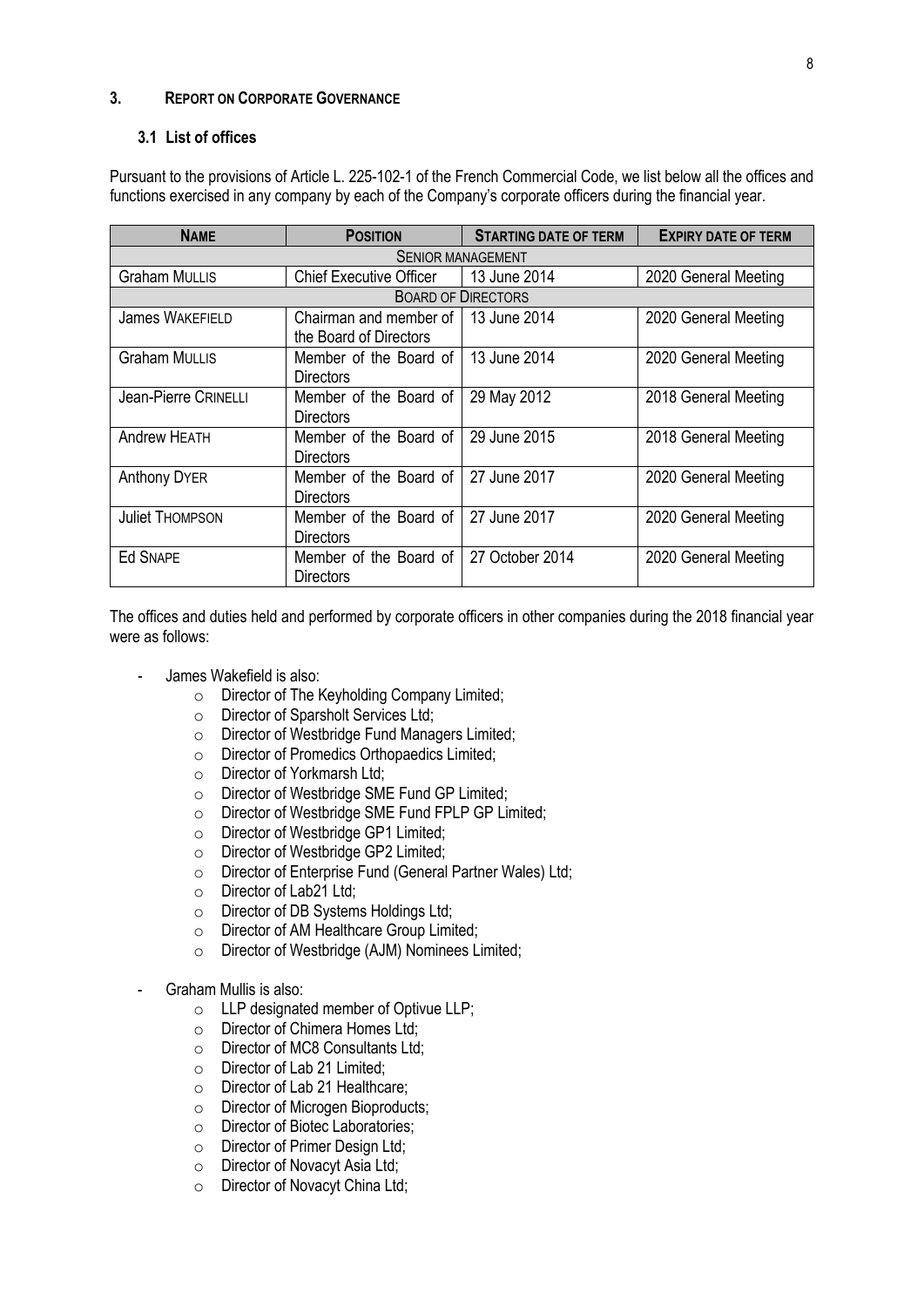- Jean-Pierre Crinelli is also:
	- o Chairman of Pathinvest;
- Andrew Heath is also:
	- o Deputy Chairman of Oxford Biomedica Plc;
- Ed Snape :
	- o None.
- Juliet Thompson is also:
	- o Director of Vectura Group Plc;
	- o Director of Nexstim Plc;
	- o Director of GI Dynamics Inc;
	- o Director of Scapa Group Plc;
- Anthony Dyer is also:
	- o Director of Primerdesign Ltd;
	- o Director of Biotec Laboratories Ltd;
	- o Director of Lab21 Healthcare Ltd;
	- o Director of Lab21 Ltd;
	- o Director of Microgen Bioproducts Ltd;
	- o Director of Novacyt Asia Ltd.

No Board members terms are up for renewal this year.

#### **3.2 Agreements concluded between a significant officer or shareholder and a subsidiary**

Pursuant to the provisions of paragraph 2 of Article L. 225-37-4, of the French Commercial Code, we confirm that no agreements were entered into, directly or by an intermediary, between the Chief Executive Officer, one of the executive directors, one of the directors or one of the shareholders owning a fraction of the voting rights greater than 10% and a subsidiary of which the Company holds, directly or indirectly, more than half of the capital, during the year ended December 2018.

## **3.3 Report on delegations of authority concerning capital increases and changes in share capital during the year ended 31 December 2018**

## **3.3.1 Report on delegations of authority concerning capital increases**

In accordance with the provisions of Article L. 225-100 of the French Commercial Code, we list below the current delegations of authority or powers granted by the General Meeting to the Board of Directors pursuant to the provisions of Articles L. 225-129-1 and L. 225-129-2 of the said Code:

| <b>DATE OF GENERAL</b><br><b>MEETING</b>                                 | NATURE OF DELEGATION                                                                                                                                       | <b>DURATION OF DELEGATION</b>                                                                                                                                                | DATE AND TERMS OF USE<br>BY THE BOARD OF<br><b>DIRECTORS</b> |
|--------------------------------------------------------------------------|------------------------------------------------------------------------------------------------------------------------------------------------------------|------------------------------------------------------------------------------------------------------------------------------------------------------------------------------|--------------------------------------------------------------|
| Extraordinary<br>General<br>Meeting of 11 June 2018<br>(12th resolution) | <b>Directors</b><br>to to<br>issue  <br>ordinary shares of the Extraordinary<br>and/or<br>Company<br>securities giving access<br>to the Company's capital, | Delegation of authority 18 months; terminated<br>granted to the Board of with the approval of the<br>1st resolution<br>the<br>οf<br>General<br>Meeting of 5 December<br>2016 | None                                                         |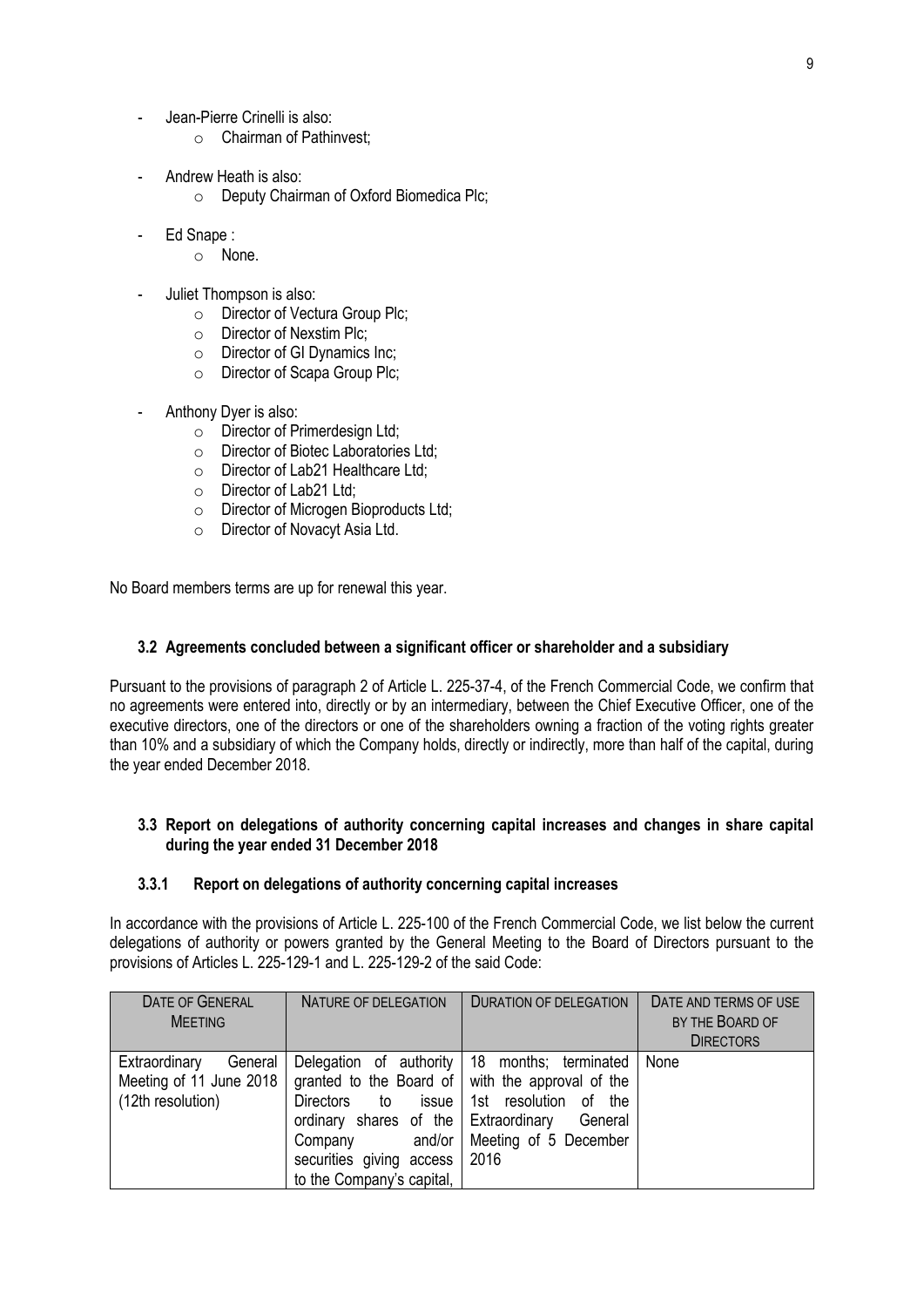| <b>DATE OF GENERAL</b><br><b>MEETING</b>                                 | <b>NATURE OF DELEGATION</b>                                                                                                                                                                                                                                                                                                                                                                                                                                                     | <b>DURATION OF DELEGATION</b>                                                                                                                                          | DATE AND TERMS OF USE<br>BY THE BOARD OF<br><b>DIRECTORS</b> |
|--------------------------------------------------------------------------|---------------------------------------------------------------------------------------------------------------------------------------------------------------------------------------------------------------------------------------------------------------------------------------------------------------------------------------------------------------------------------------------------------------------------------------------------------------------------------|------------------------------------------------------------------------------------------------------------------------------------------------------------------------|--------------------------------------------------------------|
|                                                                          | cancellation<br>of<br>with<br>shareholders' preferential<br>subscription<br>rights<br>in<br>favour of a category of<br>person                                                                                                                                                                                                                                                                                                                                                   |                                                                                                                                                                        |                                                              |
| Extraordinary<br>General<br>Meeting of 11 June 2018<br>(13th resolution) | Delegation of authority<br>granted to the Board of<br><b>Directors</b><br>to<br>issue<br>ordinary shares of the<br>Company<br>and/or<br>securities giving access<br>to the Company's capital,<br>cancellation<br>with<br>of<br>shareholders' preferential<br>subscription rights<br>in.<br>favour of a category of<br>person, as part of the<br>TEPA package and in<br>accordance<br>with<br>the<br>provisions of Article L.<br>225-138 of the French<br><b>Commercial Code</b> | 18 months; terminated<br>with the approval of the<br>2nd resolution of the<br>Extraordinary<br>General<br>Meeting of 5 December<br>2016                                | None                                                         |
| Extraordinary<br>General<br>Meeting of 11 June 2018<br>(14th resolution) | Delegation of authority<br>granted to the Board of<br><b>Directors</b><br>to<br>issue<br>ordinary shares of the<br>Company<br>and/or<br>securities giving access<br>to the Company's capital,<br>with<br>cancellation<br>of<br>shareholders' preferential<br>subscription<br>rights<br>in<br>favour of a category of<br>person                                                                                                                                                  | 26 months; terminated<br>the delegation of authority<br>granted under the 3rd<br>resolution<br>of<br>the<br>Extraordinary<br>General<br>Meeting of 22 February<br>2016 | None                                                         |

## **3.3.2 Change in capital during the year ended 31 December 2018**

The share capital of the Company has not changed during 2018.

As of 31 December 2018, the share capital amounted to €2,510,956.06 and consisted of 37,664,341 shares with a par value of 1/15th of a euro each.

## **4. EMPLOYEE SHAREHOLDINGS**

In accordance with the provisions of Article L. 225-102 of the French Commercial Code, we inform you that no savings plan has been established for the Company's employees.

As of 31 December 2018, employees held 0% of the Company's capital.

#### **5. SUBSIDIARIES AND INVESTMENTS**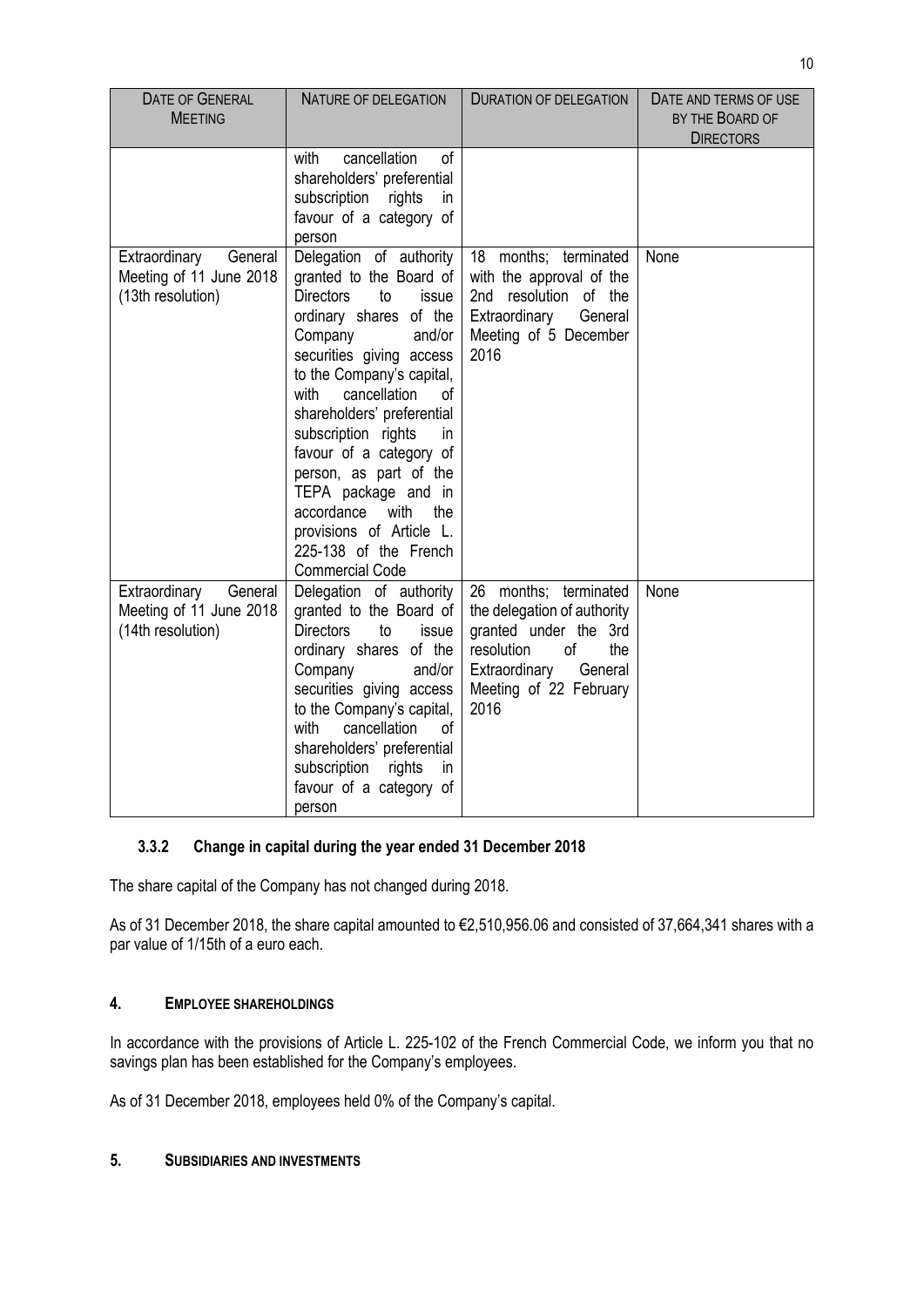## **5.1 Acquisition of significant holdings in companies having their head office in France or takeovers of such companies**

In accordance with Article L. 233-6 of the French Commercial Code, we inform you that the Company did not acquire any new shareholdings in a company whose registered office is in the French Republic during the 2018 financial year.

## **5.2 Alienation of shares taken to regularise cross shareholdings**

None

## **5.3 Breakdown of share capital and treasury shares**

#### Breakdown of share capital

In accordance with the provisions of Article L. 233-13 of the French Commercial Code and taking into account the information received in application of Articles L. 233-7 and L. 233-12 of the said Code, we hereby disclose the identity of shareholders holding, directly or indirectly, more than one-twentieth, one-tenth, three-twentieths, onefifth, one-quarter, one-third, one-half, two-thirds, eighteen-twentieths or nineteen-twentieths of voting rights at the General Meetings of the Company as of 31 December 2018:

| <b>NAME</b>                  | NUMBER OF     | % OF CAPITAL | % OF VOTING RIGHTS |
|------------------------------|---------------|--------------|--------------------|
|                              | <b>SHARES</b> |              |                    |
| ABN AMRO                     | 4,152,175     | 11.0         | 11.0               |
| Legal & General              | 2,525,909     | 6.7          |                    |
| <b>Talence Selection PME</b> | 2,388,302     | 6.3          | 6.3                |

Information on treasury shares:

In accordance with the provisions of paragraph 2 of Article L. 225-211 of the French Commercial Code, we hereby disclose share purchases:

- Intended to be attributed to employees as part of employee incentive plans: none;
- A liquidity agreement has been concluded with Invest Securities to facilitate the trading of our securities on Euronext Growth and to promote the liquidity of the Company's securities.

In 2018, the Company carried out the following transactions on its own shares:

- Number of shares held on 1 January 2018: 90,708;
- Purchases made during the financial year under the liquidity contract: 182,218;
- Average price of purchases: 0.584592 euros;
- Sales made during the financial year under the liquidity contract: 173,427;
- Average price of sales: 0.602416 euros
- Number of shares held as of 31 December 2018: 99,499.

#### **6. Information about payment terms of suppliers and customers**

In application of Articles L. 441-6-1 and D. 441-4 of the French Commercial Code, we hereby provide you with the mandatory information on the payment terms of our suppliers (in thousands of euros):

The figures below include VAT.

| payment<br>Information<br>on | Not due | $\sim$ 30 days | $X < 60$ days | $X > 60$ days | Total |
|------------------------------|---------|----------------|---------------|---------------|-------|
| terms                        |         |                |               |               |       |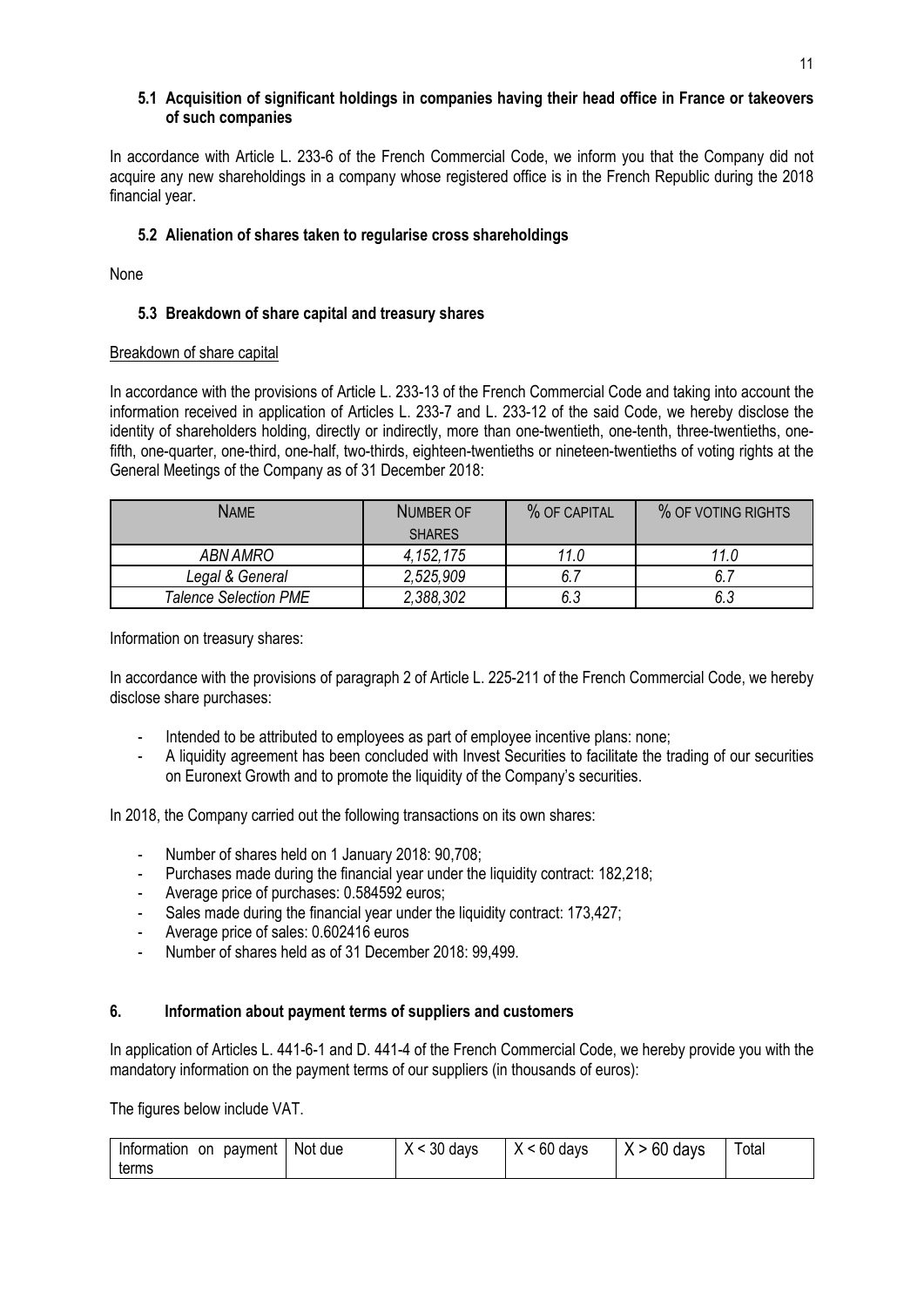| Trade payables as of 31<br>December 2017 | 194 | 305 | 170 | ، و | 699   |
|------------------------------------------|-----|-----|-----|-----|-------|
| Trade payables as of 31<br>December 2018 | 159 | 98  | 257 | 702 | 1,216 |

In application of Articles L. 441-6-1 and D. 441-4 of the French Commercial Code, we hereby provide you with the mandatory information on the payment terms of our customers (in thousands of euros):

The figures below include VAT.

| Information on payment   Not due<br>terms       |     | $X < 30$ days | $X < 60$ days | $\vert$ X > 60 days | Total |
|-------------------------------------------------|-----|---------------|---------------|---------------------|-------|
| Trade receivable as of 31   36<br>December 2017 |     | 41            | 215           | 307                 | 600   |
| Trade receivable as of 31<br>December 2018      | 105 | 104           | 50            | 50                  | 309   |

## **7. Amount of dividends paid during the last three years**

The Company has not paid any dividends in the last three years.

## **8. Transactions by senior managers on their shares**

Pursuant to the provisions of Articles 223-22 A and 223-26 of the AMF General Regulation, we hereby disclose transactions carried out by senior managers and their relatives on the Company's shares during the financial year:

None

#### **9. Table of results over the past five years**

The table below sets out the results of the last five financial years required pursuant to paragraph 2 of Article R. 225-102 of the French Commercial Code.

| <b>COMPANY: NOVACYT SA</b>                                                         |           | <b>YEAR</b><br>ENDED: | 31 December<br>2018 |            |            |
|------------------------------------------------------------------------------------|-----------|-----------------------|---------------------|------------|------------|
| RESULTS (AND OTHER CHARACTERISTIC ITEMS) OF THE COMPANY DURING THE LAST FIVE YEARS |           |                       |                     |            |            |
|                                                                                    |           |                       |                     |            |            |
| <b>NATURE OF INDICATIONS</b>                                                       | 2014      | 2015                  | 2016                | 2017       | 2018       |
|                                                                                    |           |                       |                     |            |            |
| End-of-year capital                                                                |           |                       |                     |            |            |
|                                                                                    |           |                       |                     |            |            |
| . Share                                                                            |           |                       |                     |            |            |
|                                                                                    | 418,048   | 479,281               | 1,161,134           | 2,510,956  | 2,510,956  |
| . Number of ordinary shares in                                                     |           |                       |                     |            |            |
|                                                                                    | 6,270,723 | 7,189,213             | 17,417,013          | 37,664,341 | 37,664,342 |
| . Number of (non-voting) preference shares in circulation                          |           |                       |                     |            |            |
| . Maximum number of future shares to be                                            |           |                       |                     |            |            |
|                                                                                    |           |                       |                     |            |            |
| . by conversion of                                                                 |           |                       |                     |            |            |
|                                                                                    |           |                       |                     |            |            |
| . by exercise of                                                                   |           |                       |                     |            |            |
|                                                                                    |           |                       |                     |            |            |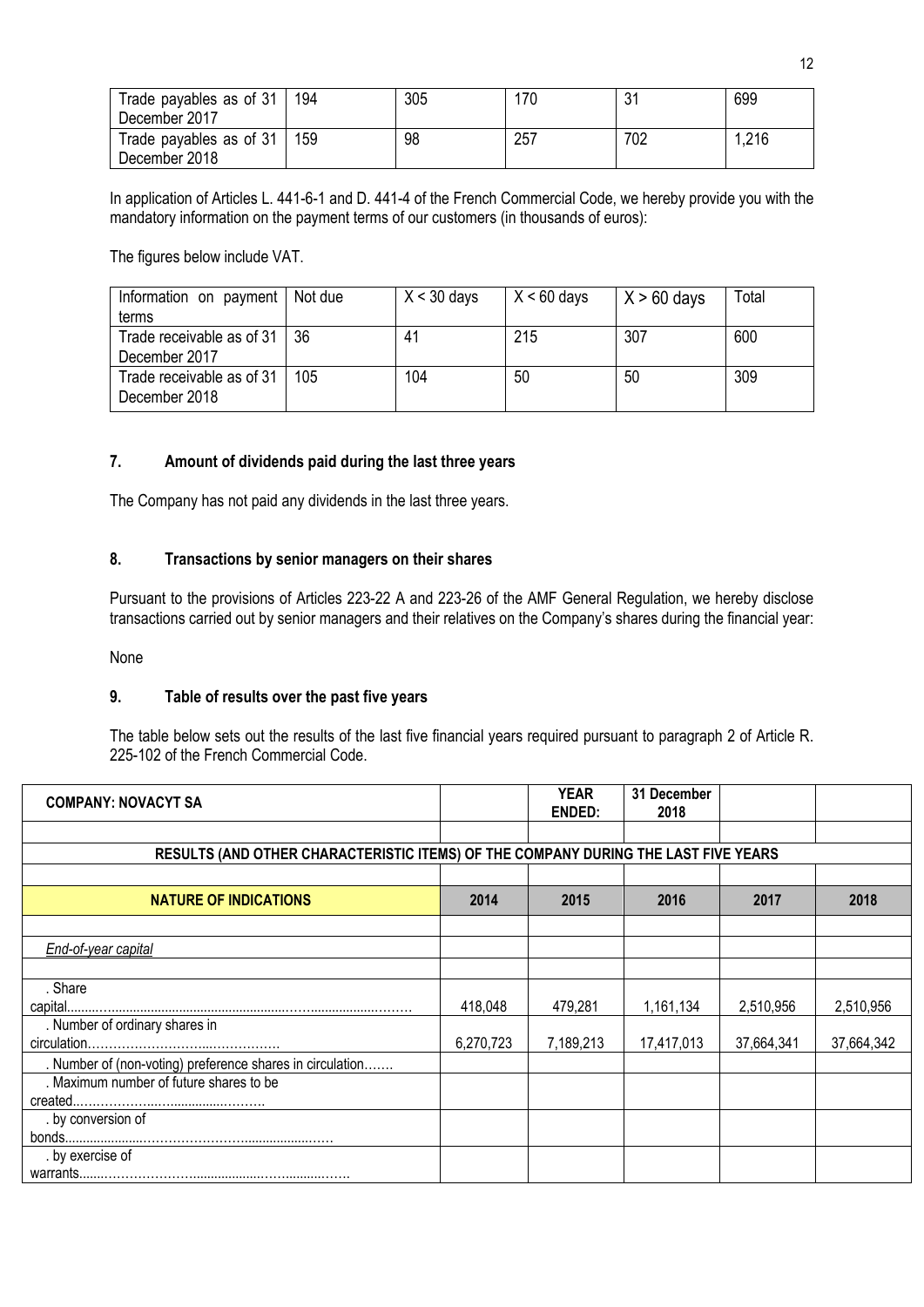| Operations and results of the year                         |                |                 |                |                |                |
|------------------------------------------------------------|----------------|-----------------|----------------|----------------|----------------|
|                                                            |                |                 |                |                |                |
| . Revenue excluding                                        |                |                 |                |                |                |
|                                                            | 1,006,345      | 1,238,952       | 1,466,480      | 1,896,430      | 1,422,706      |
| . Income before tax, employee profit sharing and           |                |                 |                |                |                |
| depreciation, amortisation and                             |                |                 |                |                |                |
|                                                            | <1,715,630>    | < 2.933.361     | $<$ 4,541,034> | $<$ 4,528,852> | $<$ 4,333,568> |
|                                                            | $<$ 170,203>   | < 148,268       | $<$ 208,365>   | < 123,486      | < 91,134       |
| . Employee profit-sharing due for the year                 |                |                 |                |                |                |
| . Income after tax, employee profit sharing and            |                |                 |                |                |                |
| depreciation, amortisation and                             |                |                 |                |                |                |
|                                                            | $<$ 1,765,205> | $<$ 12,755,279> | $<$ 9,772,595> | $<$ 6,166,131> | $<$ 5,906,469> |
| . Result distributed for the                               |                |                 |                |                |                |
|                                                            |                |                 |                |                |                |
|                                                            |                |                 |                |                |                |
| Earnings per share                                         |                |                 |                |                |                |
|                                                            |                |                 |                |                |                |
| . Income after tax and employee profit sharing, but before |                |                 |                |                |                |
| depreciation, amortisation and                             |                |                 |                |                |                |
|                                                            | < 0.25         | < 0.39          | < 0.25         | < 0.12         | < 0.12         |
| . Income after tax, employee profit sharing and            |                |                 |                |                |                |
| depreciation, amortisation and                             |                |                 |                |                |                |
|                                                            | < 0.28         | <1,77>          | < 0.56         | < 0.27         | < 0.16         |
| . Dividend paid on each                                    |                |                 |                |                |                |
|                                                            |                |                 |                |                |                |
|                                                            |                |                 |                |                |                |
| Employees                                                  |                |                 |                |                |                |
|                                                            |                |                 |                |                |                |
| . Average number of employees during the year              | 9              | 9               | 9              | 6              | 4              |
|                                                            | 640,879        | 810,121         | 654,166        | 490,159        | 427,188        |
| . Amount of employee benefits paid in the year             |                |                 |                |                |                |
| (social security, social                                   |                |                 |                |                |                |
|                                                            | 270,423        | 335,553         | 276,130        | 185.546        | 159,314        |
|                                                            |                |                 |                |                |                |

13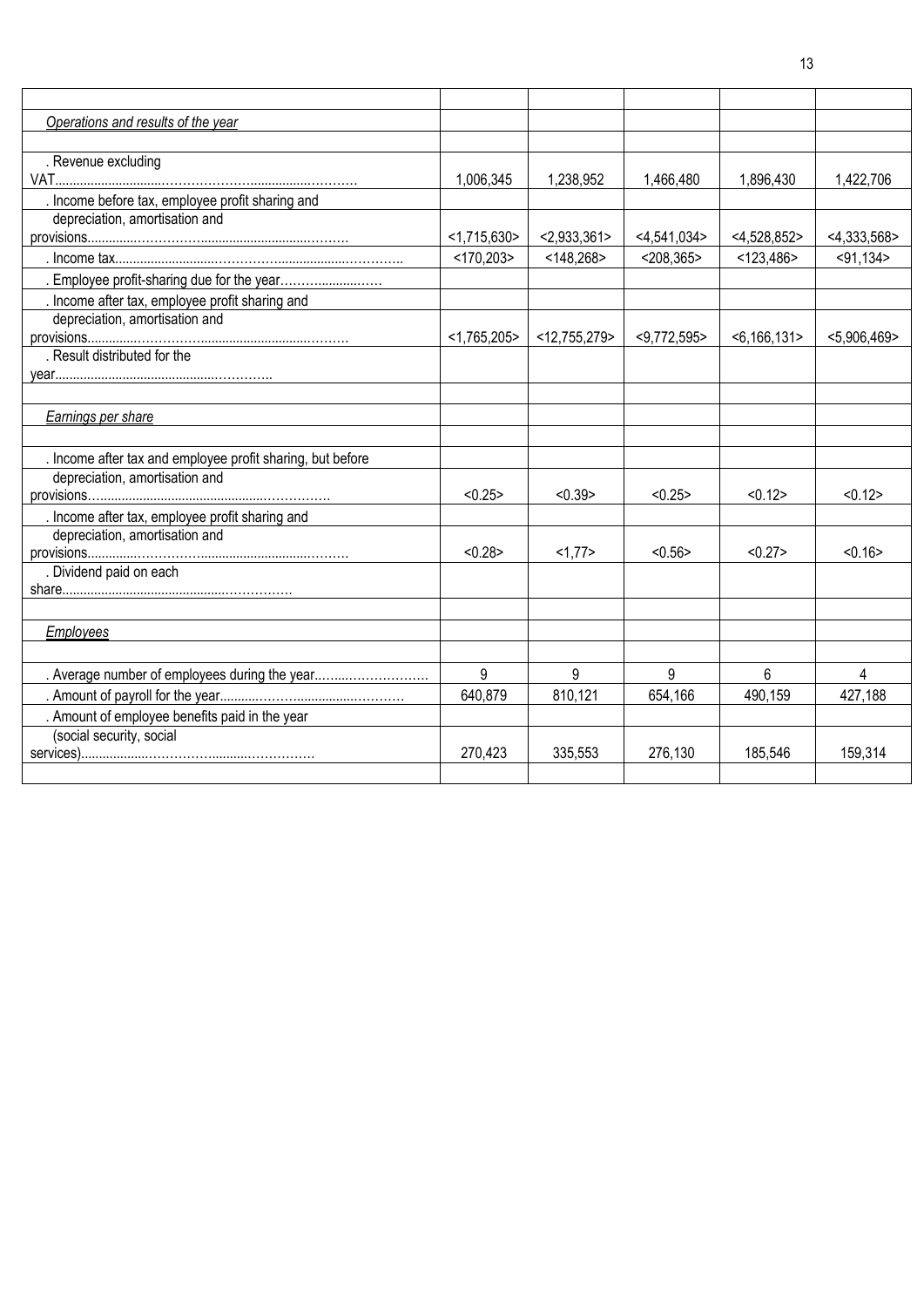| TABLE OF CONSOLIDATED RESULTS FOR THE LAST 2 YEARS    |                                |                                |
|-------------------------------------------------------|--------------------------------|--------------------------------|
|                                                       |                                | Restated                       |
| Amounts in € thousand                                 | Year ended 31 December<br>2018 | Year ended 31 December<br>2017 |
|                                                       |                                |                                |
|                                                       | 13,721                         | 12,749                         |
| Revenue                                               |                                |                                |
| Recurring operating profit/(loss)                     | $-425$                         | 62                             |
| Total net profit/(loss)                               | $-4,738$                       | $-5,442$                       |
| Net profit/(loss) attributable to shareholders of the | $-4,742$                       | $-5,432$                       |
| parent company<br>Share capital                       | 2,511                          | 2,511                          |
| Equity attributable to owners of the company          | 20,138                         | 24,914                         |
| <b>Borrowings</b>                                     | $-5,374$                       | $-3,893$                       |
| Net fixed assets                                      | 6,135                          | 6,413                          |
| <b>Total assets</b>                                   | 32,513                         | 34,024                         |
| <b>Dividends</b>                                      | $\mathbf{0}$                   | 0                              |
| Earnings per share (in units)                         | $-0.13$                        | $-0.24$                        |

## **10. Loans due in less than 2 years granted by the Company to micro, small or mid-sized enterprises with which it has economic links justifying it**

In accordance with paragraph 3b, line 2 of Article L. 511-3 of the French Commercial Code, we list below the loans made by the Company and due in less than 2 years to micro, small or mid-sized enterprises with which it has economic links justifying it:

None.

## **11. Special report on stock options and free shares**

To the shareholders,

This report is presented to you:

- Pursuant to the provisions of Article L. 225-184 of the French Commercial Code concerning transactions relating to stock options, and
- Pursuant to the provisions of Article L. 225-197-4 of the French Commercial Code concerning transactions relating to the granting of free shares.

The Board of Directors did not implement any stock option plans and did not grant any free shares during the year ended 31 December 2018.

## **12. Office of the auditors**

Statutory auditors: